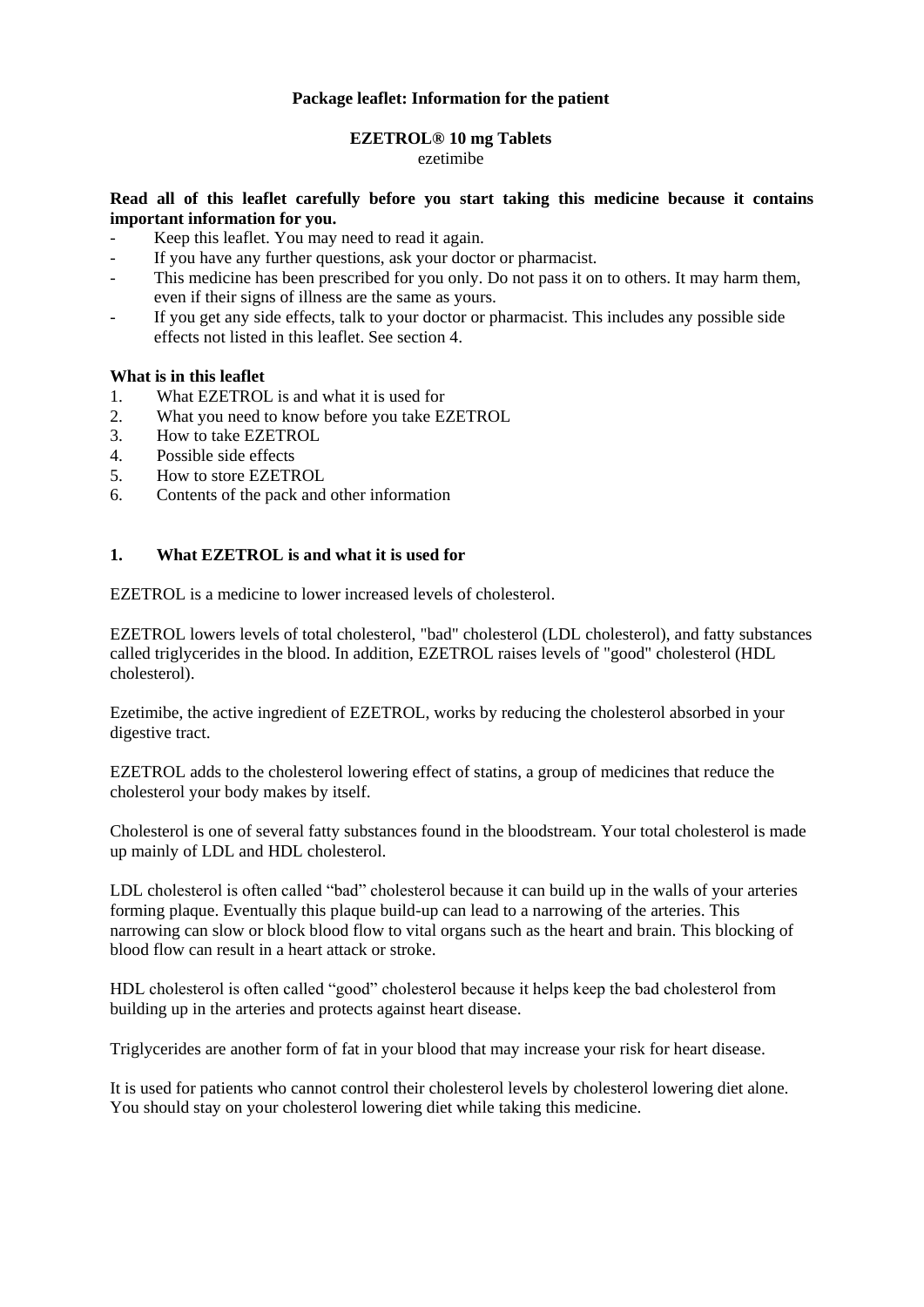- a raised cholesterol level in your blood (primary hypercholesterolaemia [heterozygous familial and non-familial])
	- together with a statin, when your cholesterol level is not well controlled with a statin alone
	- alone, when statin treatment is inappropriate or is not tolerated
- a hereditary illness (homozygous familial hypercholesterolaemia) that increases the cholesterol level in your blood. You will also be prescribed a statin and may also receive other treatments.
- a hereditary illness (homozygous sitosterolaemia, also known as phytosterolaemia) that increases the levels of plant sterols in your blood.

If you have heart disease, EZETROL combined with cholesterol lowering medicines called statins reduces the risk of heart attack, stroke, surgery to increase heart blood flow, or hospitalisation for chest pain.

EZETROL does not help you lose weight.

# **2. What you need to know before you take EZETROL**

If you use EZETROL together with a statin, please read the package leaflet of that particular medicine.

# **Do not take EZETROL if:**

 you are allergic (hypersensitive) to ezetimibe or any of the other ingredients of this medicine (see section 6: Contents of the pack and other information).

# **Do not take EZETROL together with a statin if:**

- you currently have liver problems.
- you are pregnant or breast-feeding.

# **Warnings and precautions**

Talk to your doctor or pharmacist before taking EZETROL.

- Tell your doctor about all your medical conditions including allergies.
- Your doctor should do a blood test before you start taking EZETROL with a statin. This is to check how well your liver is working.
- Your doctor may also want you to have blood tests to check how well your liver is working after you start taking EZETROL with a statin.

If you have moderate or severe liver problems, EZETROL is not recommended.

The safety and efficacy of the combined use of EZETROL and certain cholesterol lowering medicines, the fibrates have not been established.

# **Children and adolescents**

Do not give this medicine to children and adolescents (6 to 17 years of age) unless prescribed by a specialist because there are limited data on safety and efficacy.

Do not give this medicine to children less than 6 years old because there is no information in this age group.

# **Other medicines and EZETROL**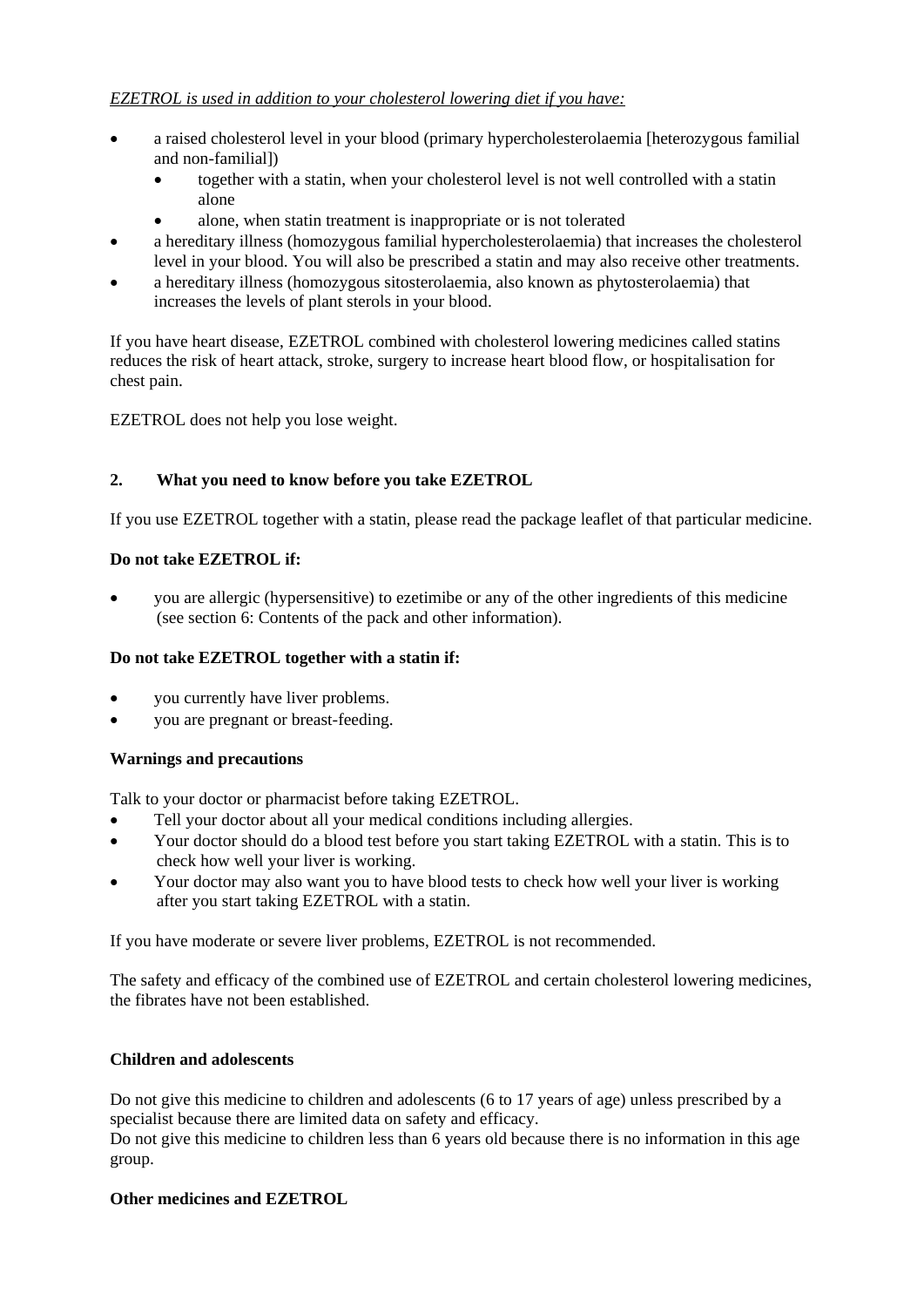Tell your doctor or pharmacist if you are taking, have recently taken or might take any other medicines. In particular, tell your doctor if you are taking medicine(s) with any of the following active ingredients:

- ciclosporin (often used in organ transplant patients)
- medicines with an active ingredient to prevent blood clots, such as warfarin, phenprocoumon, acenocoumarol or fluindione (anticoagulants)
- colestyramine (also used to lower cholesterol), because it affects the way EZETROL works
- fibrates (also used to lower cholesterol)

# **Pregnancy and breast-feeding**

Do not take EZETROL with a statin if you are pregnant, are trying to get pregnant or think you may be pregnant. If you get pregnant while taking EZETROL with a statin, stop taking both medicines immediately and tell your doctor.

There is no experience from the use of EZETROL without a statin during pregnancy. Ask your doctor for advice before using EZETROL if you are pregnant.

Do not take EZETROL with a statin if you are breast-feeding, because it is not known if the medicines are passed into breast milk.

EZETROL without a statin should not be used if you are breast-feeding. Ask your doctor for advice.

Ask your doctor or pharmacist for advice before taking any medicine.

### **Driving and using machines**

EZETROL is not expected to interfere with your ability to drive or to use machinery. However, it should be taken into account that some people may get dizzy after taking EZETROL.

### **EZETROL contains lactose.**

EZETROL tablets contain a sugar called lactose. If you have been told by your doctor that you have an intolerance to some sugars, contact your doctor before taking this medicinal product.

### **EZETROL contains sodium**

This medicine contains less than 1 mmol sodium (23 mg) per tablet, that is to say essentially sodiumfree.

# **3. How to take EZETROL**

Always take this medicine exactly as your doctor has told you. Continue taking your other cholesterol lowering medicines unless your doctor tells you to stop. You should check with your doctor or pharmacist if you are not sure.

- Before starting EZETROL, you should be on a diet to lower your cholesterol.
- You should keep on this cholesterol lowering diet whilst taking EZETROL.

The recommended dose is one EZETROL 10 mg Tablet by mouth once a day.

Take EZETROL at any time of the day. You can take it with or without food.

If your doctor has prescribed EZETROL along with a statin, both medicines can be taken at the same time. In this case, please read the dosage instructions in the package leaflet of that particular medicine.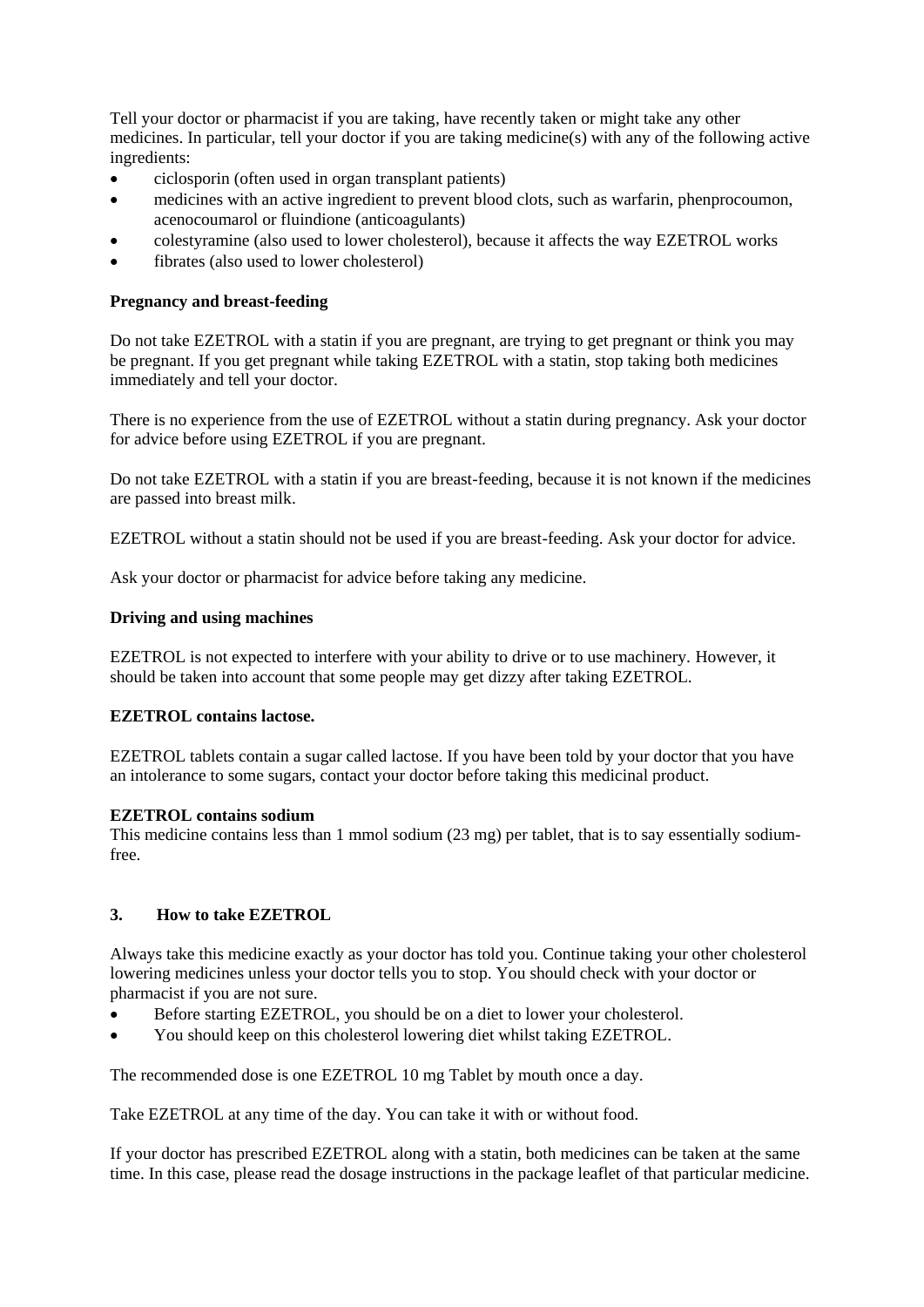If your doctor has prescribed EZETROL along with another medicine for lowering cholesterol containing the active ingredient colestyramine or any other medicine containing bile acid sequestrant, you should take EZETROL at least 2 hours before or 4 hours after taking the bile acid sequestrant.

## **If you take more EZETROL than you should**

Please contact your doctor or pharmacist.

## **If you forget to take EZETROL**

Do not take a double dose to make up for a forgotten tablet, just take your normal amount of EZETROL at the usual time the next day.

### **If you stop taking EZETROL**

Talk to your doctor or pharmacist because your cholesterol may rise again.

If you have any further questions on the use of this medicine, ask your doctor or pharmacist.

### **4. Possible side effects**

Like all medicines, this medicine can cause side effects, although not everybody gets them.

The following terms are used to describe how often side effects have been reported:

- Very common (may affect more than 1 of 10 patients)
- Common (may affect up to 1 of 10 patients)
- Uncommon (may affect up to 1 of 100 patients)
- Rare (may affect up to 1 of  $1,000$  patients)
- Very rare (may affect up to 1 of 10,000 patients, including isolated reports).

**Contact your doctor immediately if you experience unexplained muscle pain, tenderness, or weakness. This is because on rare occasions, muscle problems, including muscle breakdown resulting in kidney damage, can be serious and may become a potentially life-threatening condition.**

Allergic reactions, including swelling of the face, lips, tongue, and/or throat that may cause difficulty in breathing or swallowing (which requires treatment right away) have been reported in general use.

When used alone, the following side effects were reported:

Common: abdominal pain; diarrhoea; flatulence; feeling tired.

Uncommon: elevations in some laboratory blood tests of liver (transaminases) or muscle (CK) function; cough; indigestion; heartburn; nausea; joint pain; muscle spasms; neck pain; decreased appetite, pain, chest pain, hot flush; high blood pressure.

Additionally, when used with a statin, the following side effects were reported:

- Common: elevations in some laboratory blood tests of liver function (transaminases); headache; muscle pain, tenderness or weakness.
- Uncommon: tingling sensation; dry mouth; itching; rash; hives; back pain; muscle weakness; pain in arms and legs; unusual tiredness or weakness; swelling, especially in the hands and feet.

When used with fenofibrate, the following common side effect was reported: abdominal pain.

Additionally, the following side effects have been reported in general use: dizziness; muscle aches; liver problems; allergic reactions including rash and hives; raised red rash, sometimes with target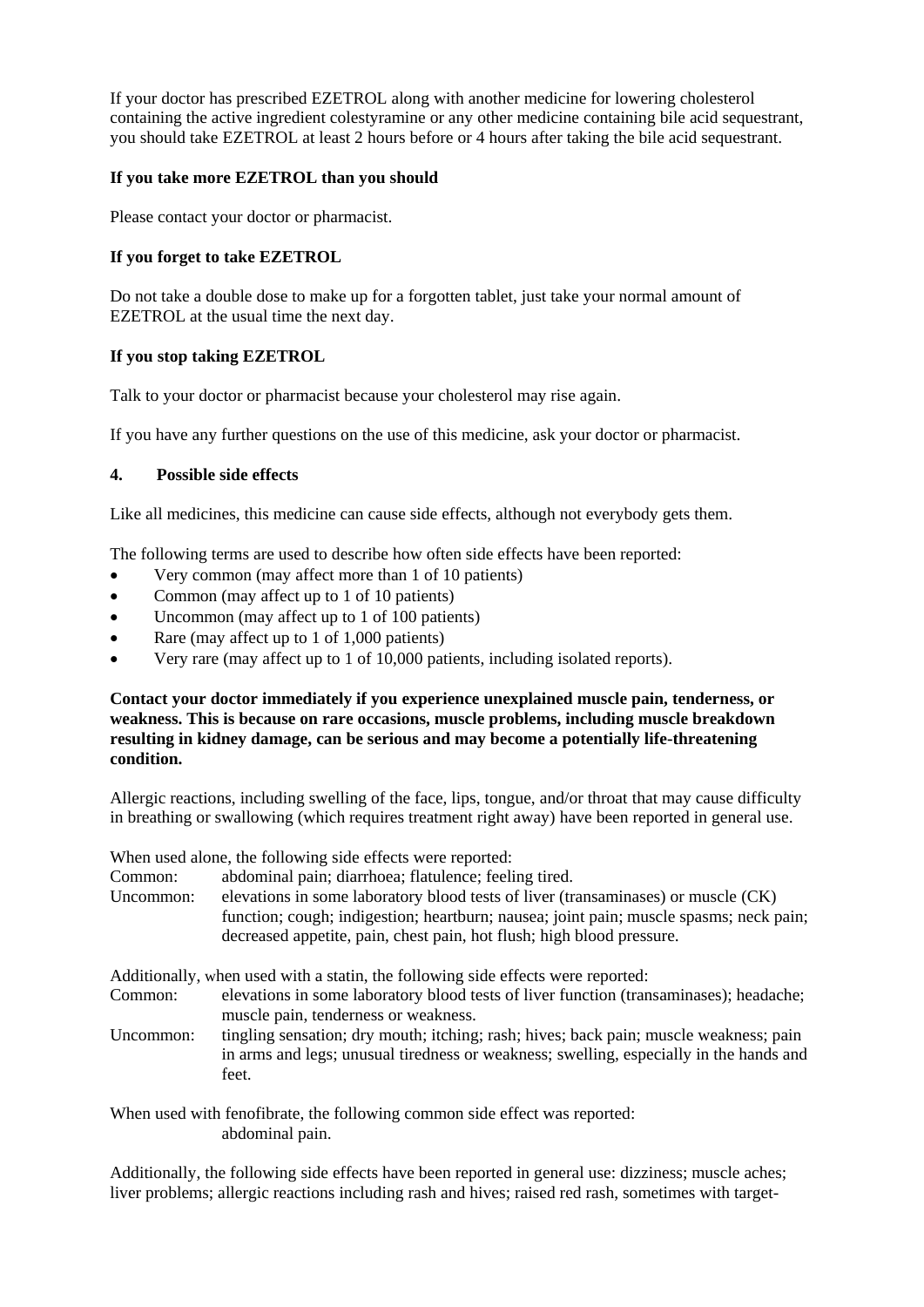shaped lesions (erythema multiforme); muscle pain, tenderness or weakness; muscle breakdown; gallstones or inflammation of the gallbladder (which may cause abdominal pain, nausea, vomiting); inflammation of the pancreas often with severe abdominal pain; constipation, reduction in blood cell counts, which may cause bruising/bleeding (thrombocytopaenia); tingling sensation; depression: unusual tiredness or weakness; shortness of breath.

### **Reporting of side effects**

If you get any side effects, talk to your doctor or pharmacist. This includes any possible side effects not listed in this leaflet. You can also report side effects directly via HPRA Pharmacovigilance Website: www.hpra.ie. By reporting side effects you can help provide more information on the safety of this medicine.

# **5. How to store EZETROL**

- Keep this medicine out of the sight and reach of children.
- Do not use this medicine after the expiry date which is stated on the carton or container after "EXP." The expiry date refers to the last day of that month.
- Do not store EZETROL above 30 °C.

Blisters: Store in the original package. Bottles: Keep bottles tightly closed. These measures will protect the product from moisture.

Do not throw away any medicines via wastewater or household waste. Ask your pharmacist how to throw away medicines you no longer use. These measures will help protect the environment.

### **6. Contents of the pack and other information**

### **What EZETROL contains**

- The active substance is ezetimibe. Each tablet contains 10 mg ezetimibe.
- The other ingredients are: lactose monohydrate, microcrystalline cellulose, povidone, croscarmellose sodium, sodium laurilsulfate, magnesium stearate.

### **What EZETROL looks like and contents of the pack**

EZETROL tablets are white to off-white, capsule-shaped tablets with code "414" on one side.

### Pack sizes:

7, 10, 14, 20, 28, 30, 50, 98, 100 or 300 tablets in push-through blisters or unit dose peelable blisters; 84 or 90 tablets in push-through blisters; 50, 100 or 300 tablets in unit dose push-through blisters; 100 tablets in bottles.

Not all pack sizes may be available.

### **Marketing Authorisation Holder and Manufacturer**

# **Marketing Authorisation Holder**

Organon Pharma (Ireland) Limited 2 Dublin Landings North Wall Quay - North Dock Dublin, D01 V4A3 Ireland